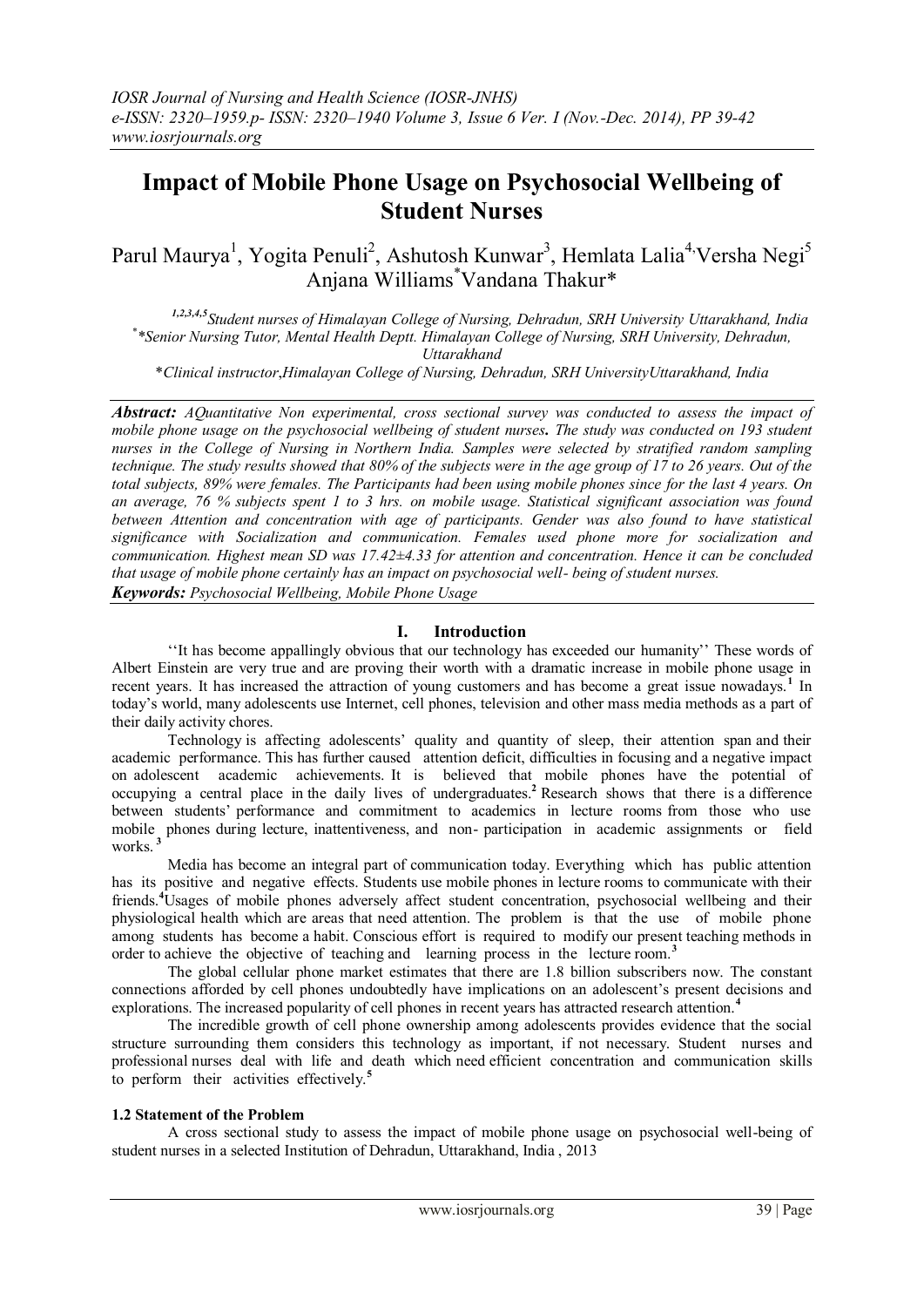#### **1.3 Objectives**

- To measure the impact of mobile phone usage on psychosocial well-being of student nurses.
- To find the association between the impact of mobile phone usage on their selected personal profile variables.

## **II. Material And Methods**

The present study was conducted on 28 April 2013 on 193 student nurses who were selected through stratified random sampling technique from a selected College of Nursing, Dehradun, Uttarakhand. The aim was to assess the impact of mobile phone usage on psychosocial well-being of participants. Psycho-social wellbeing tool was designed by the investigators and was validated by experts in the nursing field. The tool comprised four aspects which included1) Attention and Concentration, 2) Academic Performance, 3) Socialization and Communication and 4) Phone addiction. After taking necessary administrative permissions from the concerned authorities, data was collected from the participants. Written consent was also taken from the participants.

## **III. Results And Findings**

**3.1 Demographic Profile Distribution of respondents Frequency Percentage Distribution of the Participants** 

|                                     |                      | $II - I 32$    |
|-------------------------------------|----------------------|----------------|
| <b>SAMPLE CHARACTERISTICS</b>       | <b>FREQUENCY</b> (f) | PERCENTAGE (%) |
| <b>Age In Years</b>                 |                      |                |
| $17 - 26$                           | 155                  | 80             |
| $37 - 46$                           | 9                    | 5              |
| $47 - 56$                           | 14                   | $\overline{7}$ |
| Gender                              |                      |                |
| Male                                | 22                   | 11             |
| Female                              | 171                  | 89             |
| <b>Period Of Mobile Phone Usage</b> |                      |                |
| $1 - 4$ years                       | 112                  | 58             |
| 5-8 years                           | 54                   | 28             |
| 9-12 years                          | 21                   | 11             |
| $13-16$ years                       | 6                    | 3              |
| <b>Average Time Used On Phone</b>   |                      |                |
| $1 - 3$ hrs.                        | 146                  | 75.5           |
| $4-6$ hrs.                          | 42                   | 22             |
| $7-9$ hrs.                          | 4                    | $\overline{2}$ |
| $10-12$ hrs.                        |                      | 0.5            |

Table number 1 depicts that 80% respondents were in the age group of 17 to 26 years, as they were pursuing the professional course. All of the subjects had their own mobile phones as mobiles have become integral part of daily living. Majority of the subjects 89% were females, number of females were high as nursing is female dominant profession and there are less numbers of males.

Out of 193 subjects 58% had been using mobile phones for a period of 1 to 4 years. It can be inferred that the use of mobile phones have increased in recent times maybe because of free incoming and attractive outgoing communications. Out of the total participants 75.5% were spending 1 to 3 hours per day on mobile phones.

#### **3.2 Reason for Using Mobile Phones among respondents**





103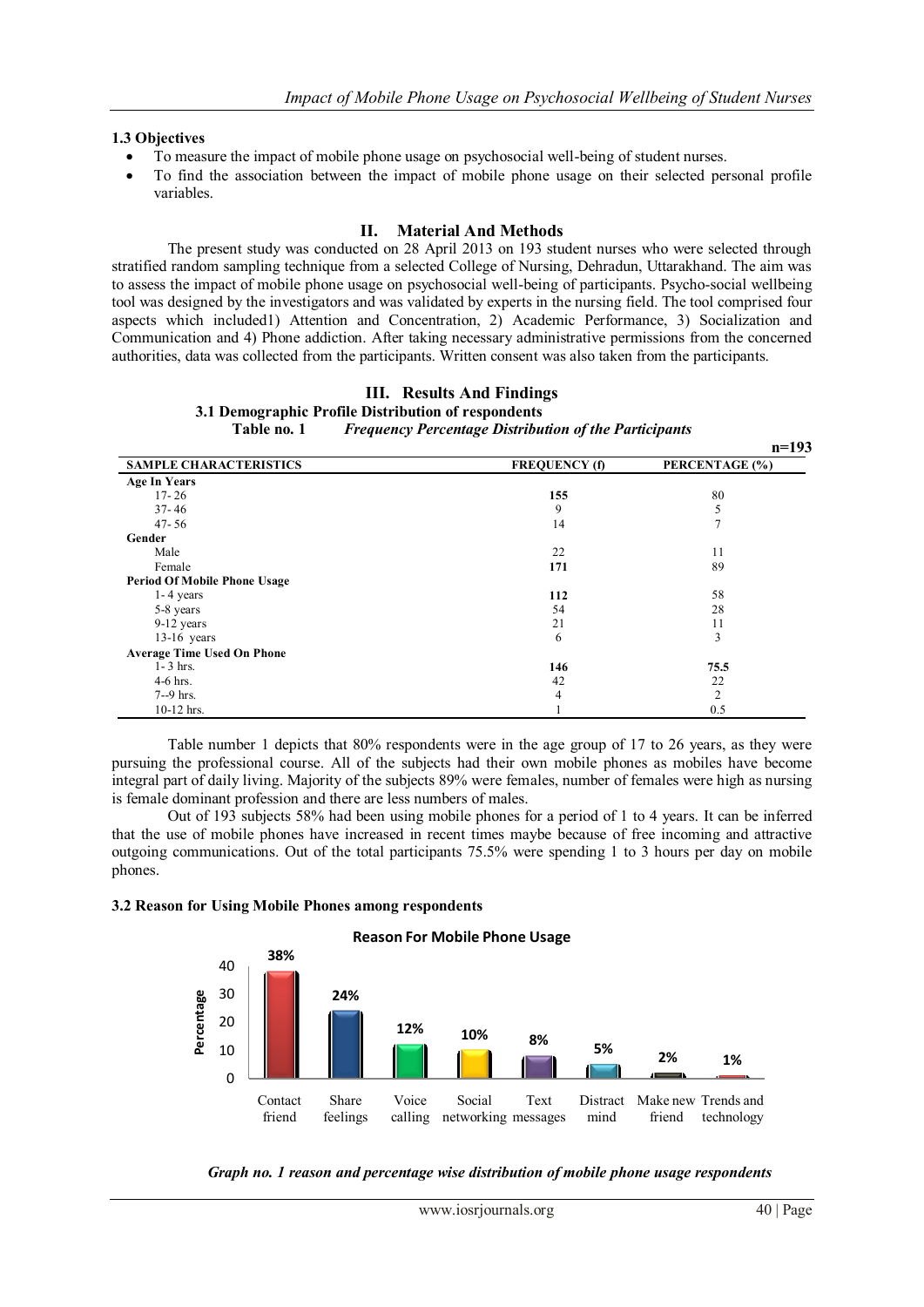The Graph depicts that 38% of the subjects were using their mobile phones to contact friends, 24% were using phones to share their feelings with friends, only 12% were using it for voice calling to ventilate their feelings and to know the wellbeing of family and friends. It could be inferred that people mostly use phones to contact their friends, it has also been observed that less than ten percentages of subjects were using mobile phone for texting friends and family members;some were using it to making new friends and to chat with them on phone. Some were using it to follow the new trends and technology and respectively.

**3.3Associations betweenaspects of Psychosocial wellbeingwith Personal Profile Variables of respondents Table no. 2***Associations between Attention and Concentration with Personal Profile Variables*

|                      |                                                    |                     |                | $n=193$       |
|----------------------|----------------------------------------------------|---------------------|----------------|---------------|
|                      | At and above median                                | <b>Below median</b> | $\chi^2$ value | P Value       |
| Age in years         |                                                    |                     |                |               |
| $17 - 36$            | 94                                                 | 96                  | $4.50*$        | 0.016         |
| 37-53                | 6                                                  | 17                  |                |               |
| Mobile phone use     |                                                    |                     |                |               |
|                      | 94                                                 | 72                  | $8.77*$        | 0.001         |
| $1-8$ yr.<br>9-16 yr | $\mathbf{r}$                                       | 20                  |                |               |
|                      | $df_1 = 3.84$ at the level of 95% confidence level |                     |                | * Significant |

Table no.2 depicts the statistical significance of Attention and Concentration with the age of the participants. There were more subjects between the ages of  $17 - 36$  years. The period of using mobile phone was also statistical significant with Attention and Concentration of those respondents who were using the phones from one to eight years.

**3.4Associations between aspects of Psychosocial wellbeingwith Personal Profile Variables of respondents** *Table no. 3 Association between Academic Performances and Personal Profile Variables*

|                                     |                                                    |                     |               | $n=193$ |
|-------------------------------------|----------------------------------------------------|---------------------|---------------|---------|
|                                     | <b>At And Above Median</b>                         | <b>Below Median</b> | $X^2$ Value   | P Value |
| <b>Age In Year</b>                  |                                                    |                     |               |         |
| $17 - 36$                           | 108                                                | 62                  | $9.21*$       | 0.0012  |
| $37 - 53$                           |                                                    | 16                  |               |         |
| <b>Period Of Using Mobile Phone</b> |                                                    |                     |               |         |
| $1-8yr$                             | 102                                                | 64                  |               |         |
| $9-16yr$                            | 11                                                 | 16                  | $4.10*$       | 0.0214  |
|                                     | $df_1 = 3.84$ at the level of 95% confidence level |                     | * Significant |         |

Table no.3 depicts the association between Academic Performances with the age of the respondents, and period of mobile phone usage with academic performance at the level of  $p < 0.05$ . Hence it could be inferred thatacademic performance of the respondents is affected more in the age group of 17-36 years and the lessthe number of years of mobile phone usage the more is the impact on academic performance.

|  |  |  |                                                                                             |  | 3.3 Associations between aspects of Psychosocial wellbeingwith Personal Profile Variables of respondents |
|--|--|--|---------------------------------------------------------------------------------------------|--|----------------------------------------------------------------------------------------------------------|
|  |  |  | Table no. 4Association between Socialization and CommunicationandPersonal Profile Variables |  |                                                                                                          |

|        |                                                    |                     |                      | $n=193$ |
|--------|----------------------------------------------------|---------------------|----------------------|---------|
|        | At and above median                                | <b>Below median</b> | y " value            | P Value |
| Gender |                                                    |                     |                      |         |
| Male   |                                                    | 13                  | $11.4**$             | 0.0004  |
| Female | 129                                                | 42                  |                      |         |
|        | $df_1 = 3.84$ at the level of 95% confidence level | * Significant       | **highly significant |         |

Table no.4 depicts a statistically high significance between the variables of Socialization, Communication with genderof the respondents. It can therefore be inferred that Socialization and Communication has an impact on female gender. Female does more communication and are socialize comparing to males.